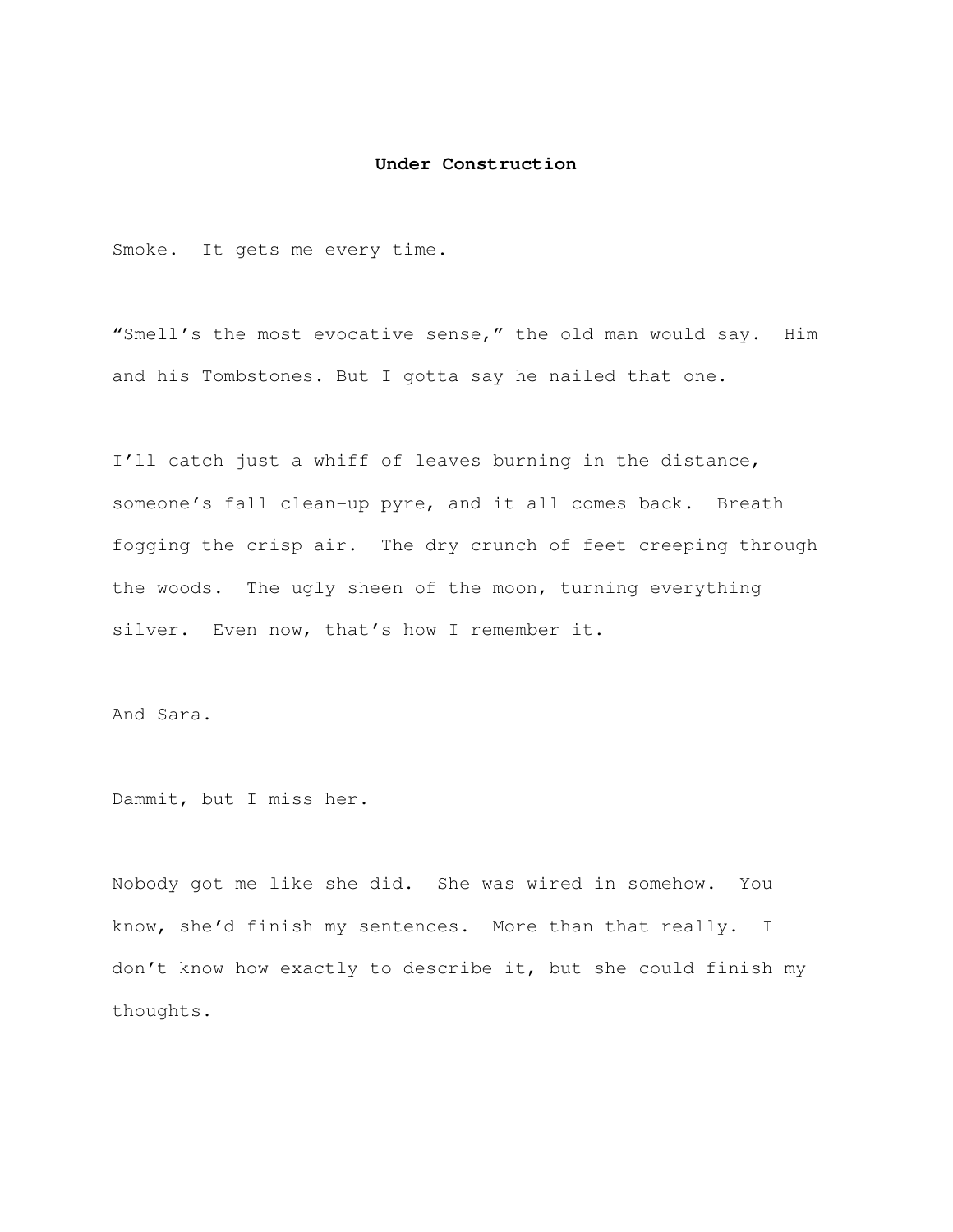Like when we came up with 'Tombstones.' We were cleaning up in the kitchen, and Dad had just laid one out at dinner.

"Measure twice and cut once, but watch your thumb." His startin to advice for Sara on some construction project she was working on for the Twins.

"Yeah. 'fore you go tearin' up three miles'a good land, make sure it's a place that really needs a road. And watch what you're doin' even after ya start. Those boys'll blame you if it don't go right."

She hadn't said anything right there. Just sat and played with that lighter I gave her. Her lucky lighter, she called it. Had one of those little dogs on it. Schnauzer I think. She used to like them.

No. Nothing to say then. But later, handing me the plate I already had my hand out for, "Tombstones." Just like that. And I understood.

"Yeah, I gotcha. It's like they're carved in stone or something."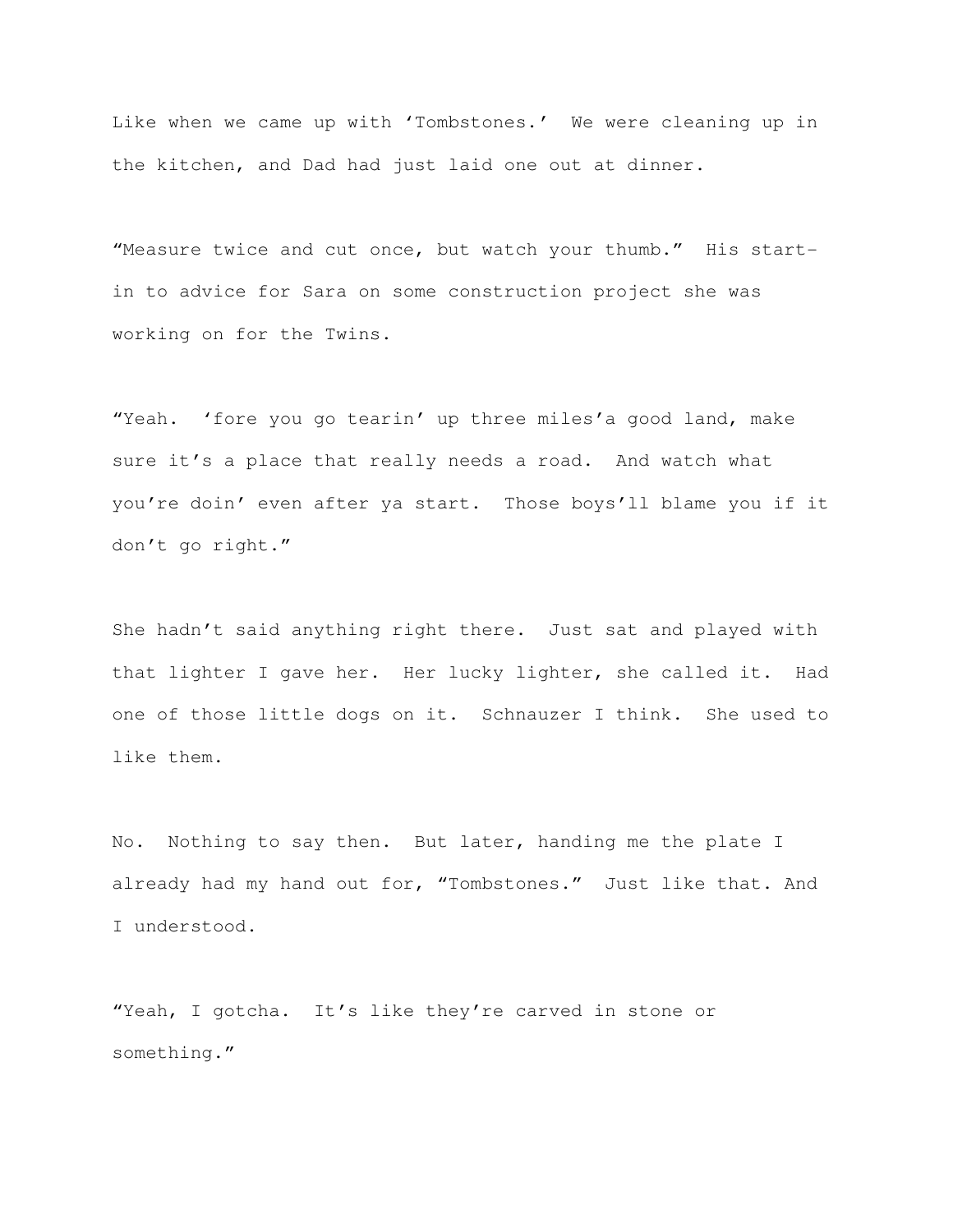"And hard to move," she said. "He'll never let you win a point."

"And so damned heavy."

That got us going. Next thing you know, we were spitting them out one after the other, deadpan.

"Common sense and hard knocks beat a college degree and fancy socks."

"Make hay while the sun shines. It'll rain later."

"Never too late to start on something you shoulda done yesterday."

Anyhow, we were giggling so hard by the time Dad walked in that I was drying my eyes with the dishtowel.

"Somethin' funny you wanta share with the resta the class?"

What I wanted was to get into it, but all I said was "No, sir," and wondered how much he guessed. I couldn't ever have told him, anyway.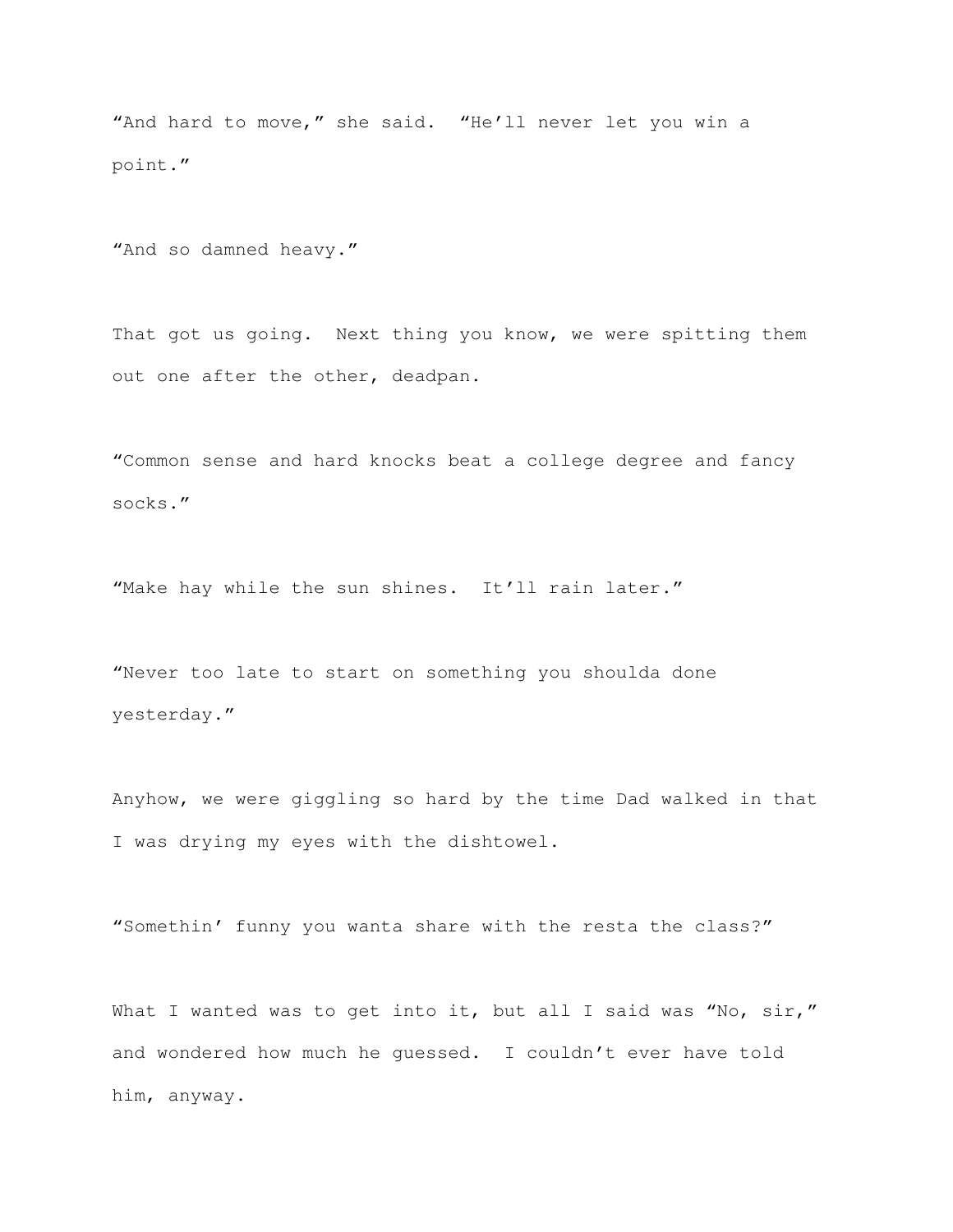But Sara, she just glided out the door. I miss that too. She was, well, light. Made of air. Dad never got to her. Not Josh and Jacob either, those pukes. Nobody did, really. Except for that night.

I mean, silver. What color is that for somebody's face?

"Opposable thumbs," was how it started. Looking back, that had to be the mother of all Tombstones. The most accurate one anyway. I'd hitch-hiked home from school (the 'stoner-versity', Dad called it), and got a lecture.

"Opposable thumbs are what make man different from the animals. That and the ability to make good decisions."

"Use yours for what they were meant for, not for getting' inta trouble."

Right again, dad. Very true.

'Course I didn't start that night out thinking about thumbs. All I wanted to do was to get over to Jimmy's, maybe watch a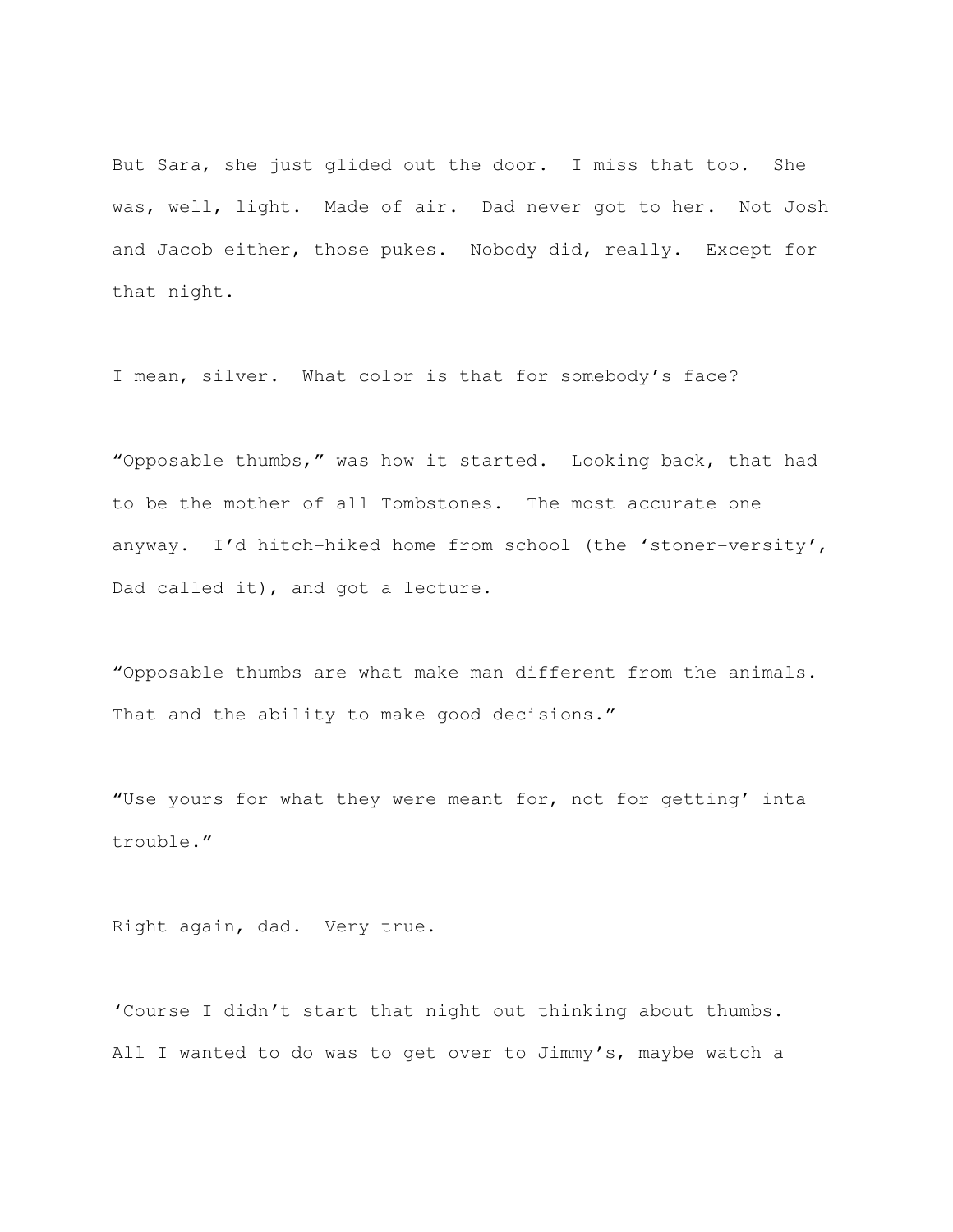little ball while I made my way through a six pack with my feet up on his crappy little coffee table.

That friggin' Ford Fairlane. All of 'em. We had parts of four spread around the yard in front of the house. You could usually make one good one out of the pile. I hated that I had to do that. I swear he kept those old clunkers around so I'd have to ask him for his help. I tried to get the maroon one going that night, and had trouble. I fooled with it for an hour, swearing a blue streak every time I banged my knuckles against the manifold, and couldn't get it to crank. Dad, he came outside and had it started in five minutes.

That made me even madder. I must have been pretty ripped all right, 'cause I can remember climbing in that car and tearing out of the driveway, but not a damn thing until I got out to the flats, and that old rustpile started to peter out. You know what I'm talking about. You're driving down the road and you kinda wake up, and the last couple of miles are blank. I should have known when that happened that it wasn't going to be your usual night. But, like Dad used to say, "Some things you just don't see comin' 'til you're lookin' back at 'em.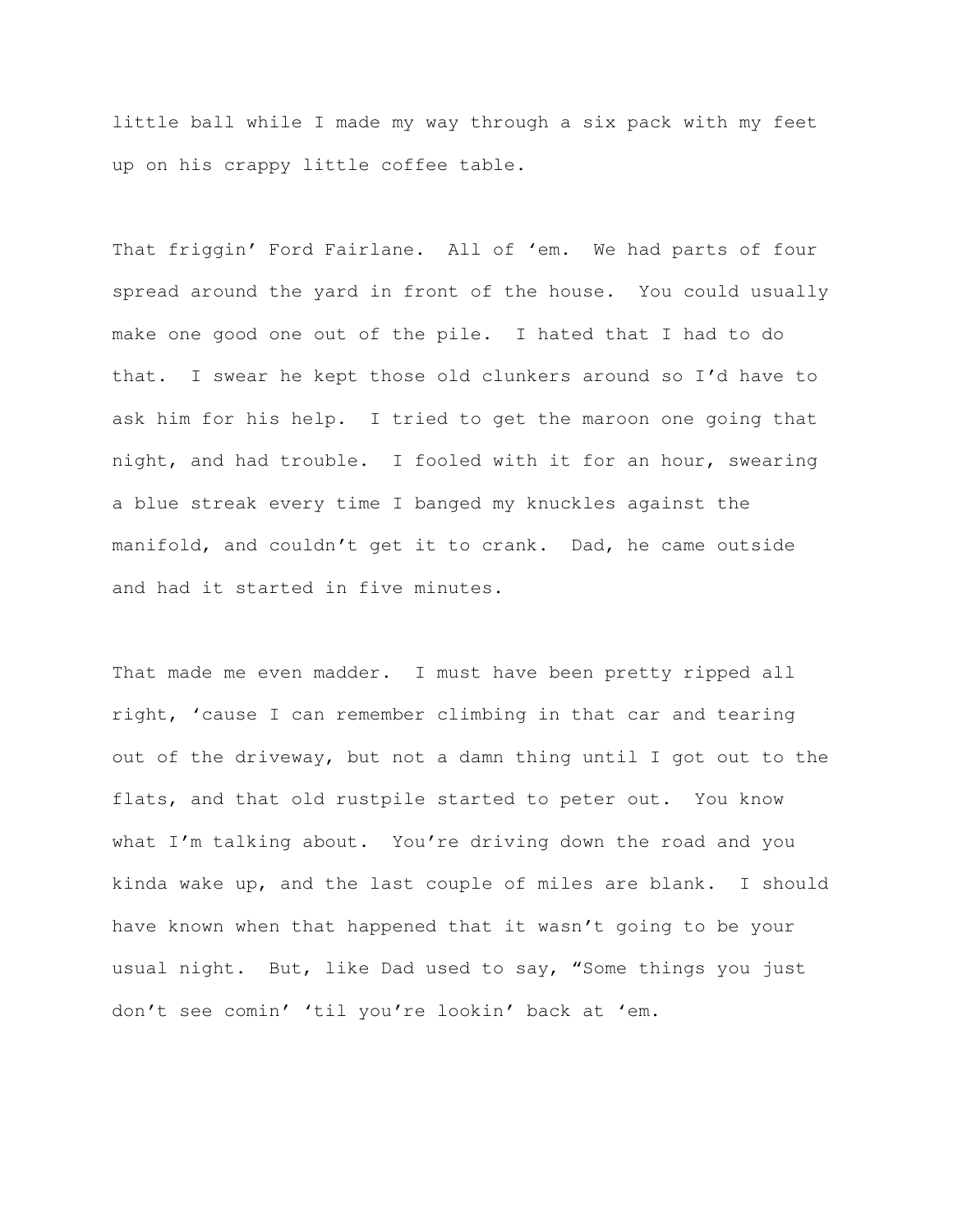So, anyway, there I was on the flats. In the right car, the flats are an awesome place to drive. I got Jimmy's old Camaro up to 125 out there and the sucker started shaking so bad we thought she was gonna fall apart. But what a rush! You are the king when you're behind the wheel and going that fast.

But not that night. Like I said, I came over the rise, got partway down the straightaway, and then that old red heap o' bolts started drizzling down to nothing. It was like watchin' a candle when the wind's blowing. It would skip, and you thought it was gone, and it would find a way to hang in there. Usually, when that happened, I'd just gun it a little and punch through. But when I hit the gas, she gave a long low burp and went quiet. I probably coasted another couple of hundred yards (you could do that on the flats), and we just sat there in the moonlight.

At least I had the light. That moon was bright. It was almost like being out in the daytime, especially out in the open where there weren't trees. But that light was one you couldn't trust. Too silver. Or maybe too grey. And thick. The dark side of an old quarter that's been at the bottom of a puddle for a week. It used to be bright and full of promise, but now it's faded and slimy.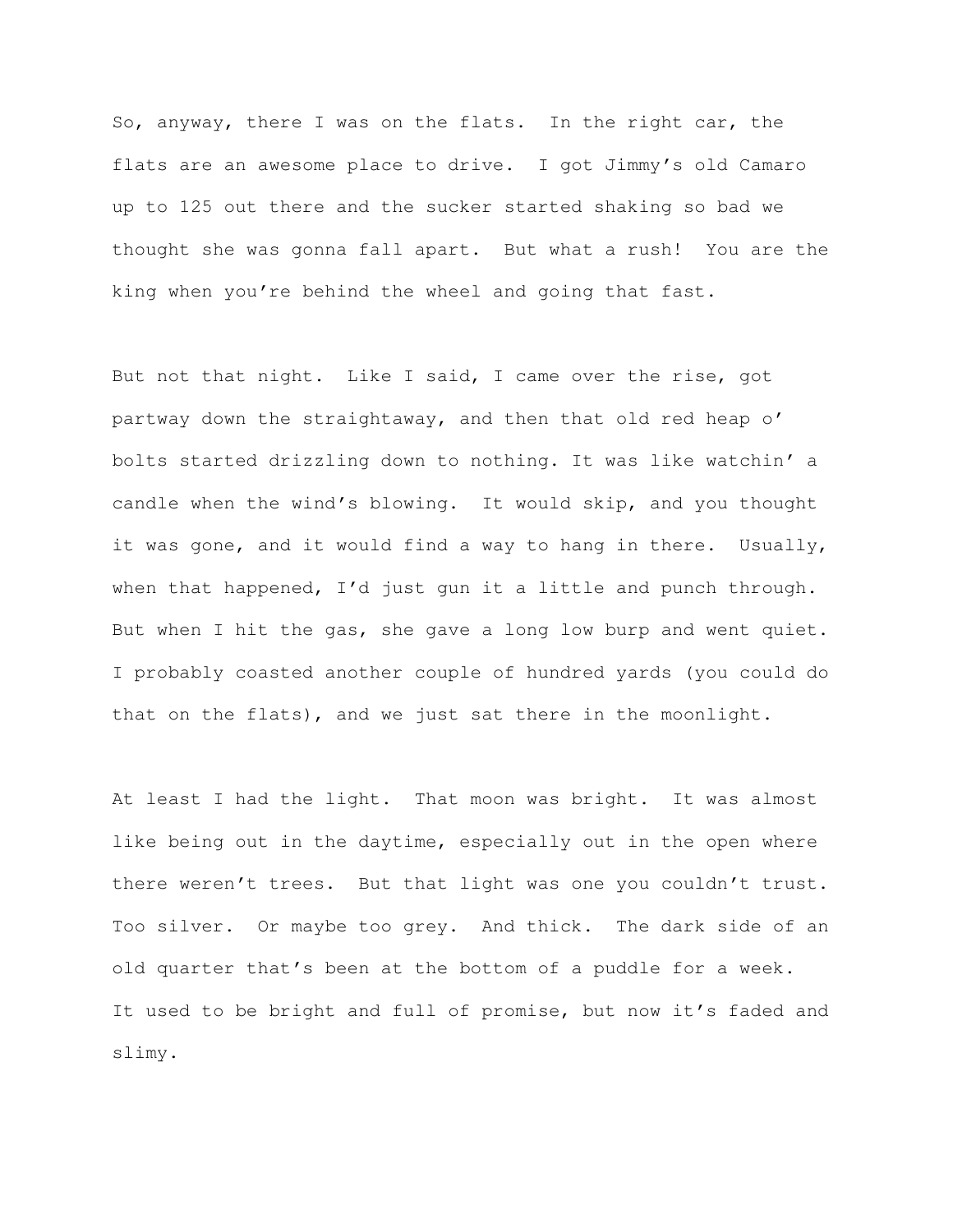I tried to play around under the hood a little. Sprayed some EZGo into the carb. But she wasn't taking. So what else could I do? I grabbed the six off the passenger seat, started to walk, and hoped somebody would come by and speed it up a little.

It didn't take long. I was sixty seconds down the road and heard the drone of a big car or truck. I saw the hint of headlights far-off over the horizon, and for a second stuck my stupid opposable thumb out. But something started to needle the back of my brain, and before the lights got real close I hunkered down in a crouch, ran back toward the Ford, and jumped in the high grasses and weeds the other side of the drainage ditch. I twisted around on my stomach and lay there, watching.

When the lights got close, I saw it was Josh's truck, the extended cab. Yeah, that pick-up was as pretty as he was mean. Black, and did it glow under that moon. Guess it wouldn't have made any difference if I had been out there hitching. He wouldn't have picked me up anyway.

First off, he never really liked me that much. I was Sara's brother and all, and she was always showing him up. Then, to top it off, Jimmy and I had helped get him tossed out of the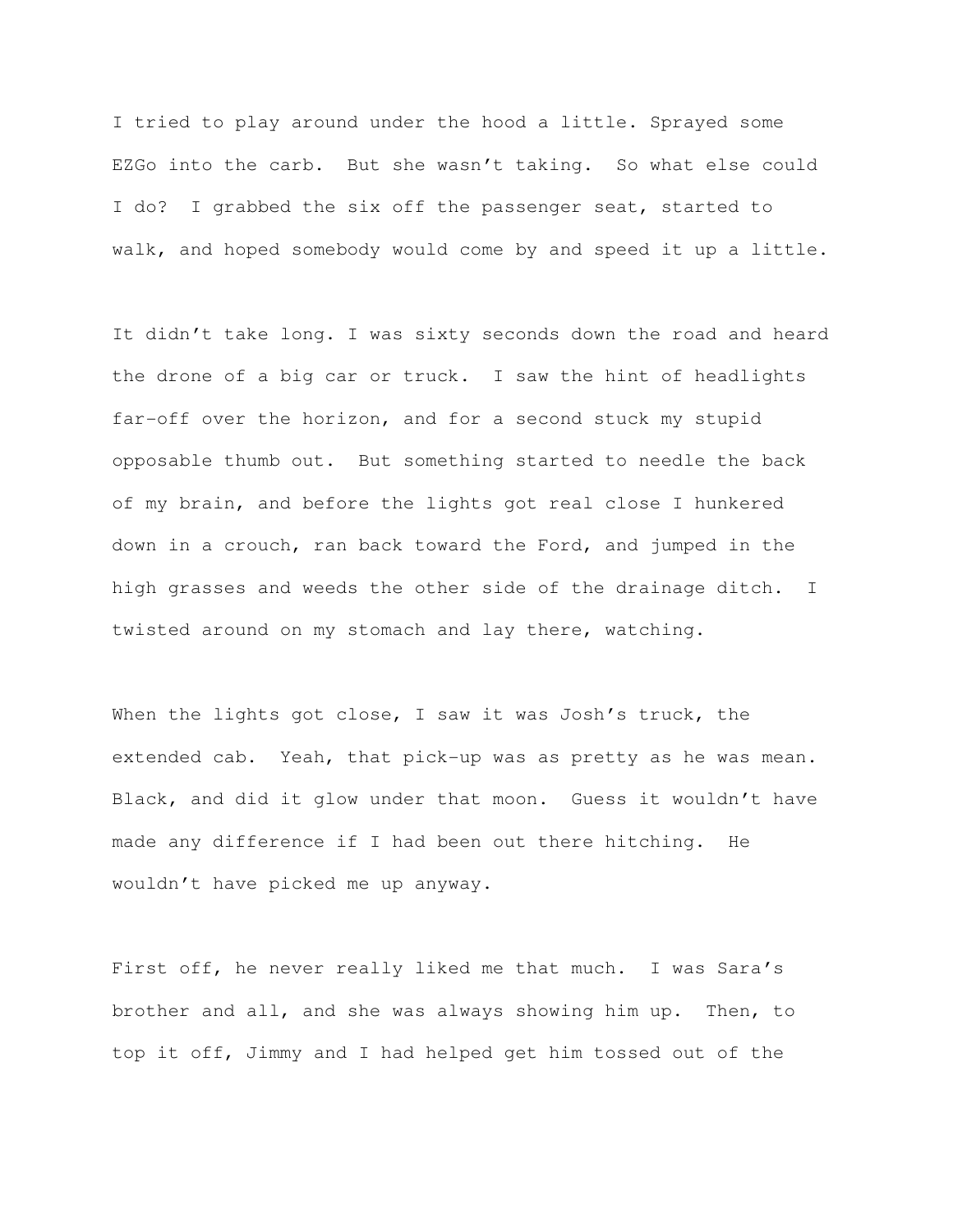AmVets hall one night when he'd been picking on old lop-sided Harold.

Harold had been a jeep driver in Korea, had hit a mine, or been shot at, or something, and one side of his face hung down a little more than the other. Well, Josh had come in, clear round the bend about losing some contract down the coast. After about ten beers, he'd started lighting his cigarettes, taking a couple of drags, and flicking the butts at Harold's head.

Jimmy and I and a couple of others dragged him out. The next day Sarge had posted an official proclamation on the message board out front. "Joshua Boudreau, and any known associates, not welcome." So Josh started hanging out down at Toofer's, or in his trailer. No he didn't like me much.

But then again, he never really liked anybody. And he wasn't exactly the kind of person to help somebody out in trouble. Truth be told, he was the kind of person that would make your trouble worse, if he could.

The pick-up glided into a stop down a bit beyond my Fairlane, and Josh jumped out. That boy was as thin and wiry as his brother was big and Neanderthal. And his Brillo Pad hair always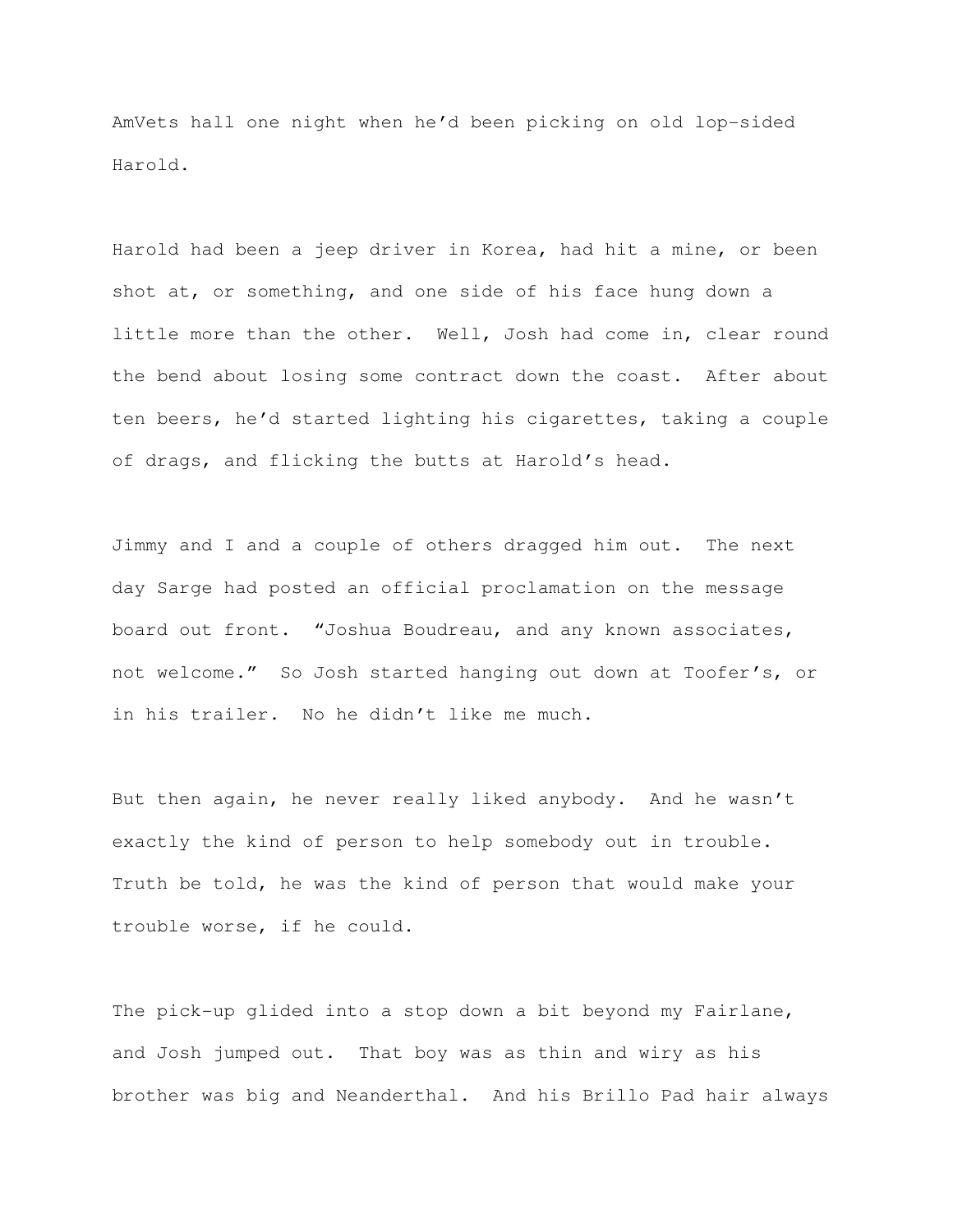freaked me out. It wasn't smooth curly. It was mean and twisted, and would have leapt off his head and bit me if it could.

But there was definitely something black and ugly about Josh that night. He looked pale, and starved out. His eyes were dark hollows. I mean, they still steamed out something close to hate, but there was another emotion smoldering underneath. Something that made me feel almost like, well, almost like he needed my help. And he looked like he'd been needing it for a long time. But I didn't move – just watched.

Finally, he walked around to the back of the car. I sprinted over to his truck, threw myself over and in, and let the six land in my lap so it wouldn't make any noise. Josh finished inspecting the Fairlane, climbed back in, and muttered something about strange coincidences. We were spitting gravel before the door was even closed.

I could hear him grumbling to himself through the window.

"Gotta swing by Jimmy D.'s, just to make sure. Yeah. Can't be. Just my imagination."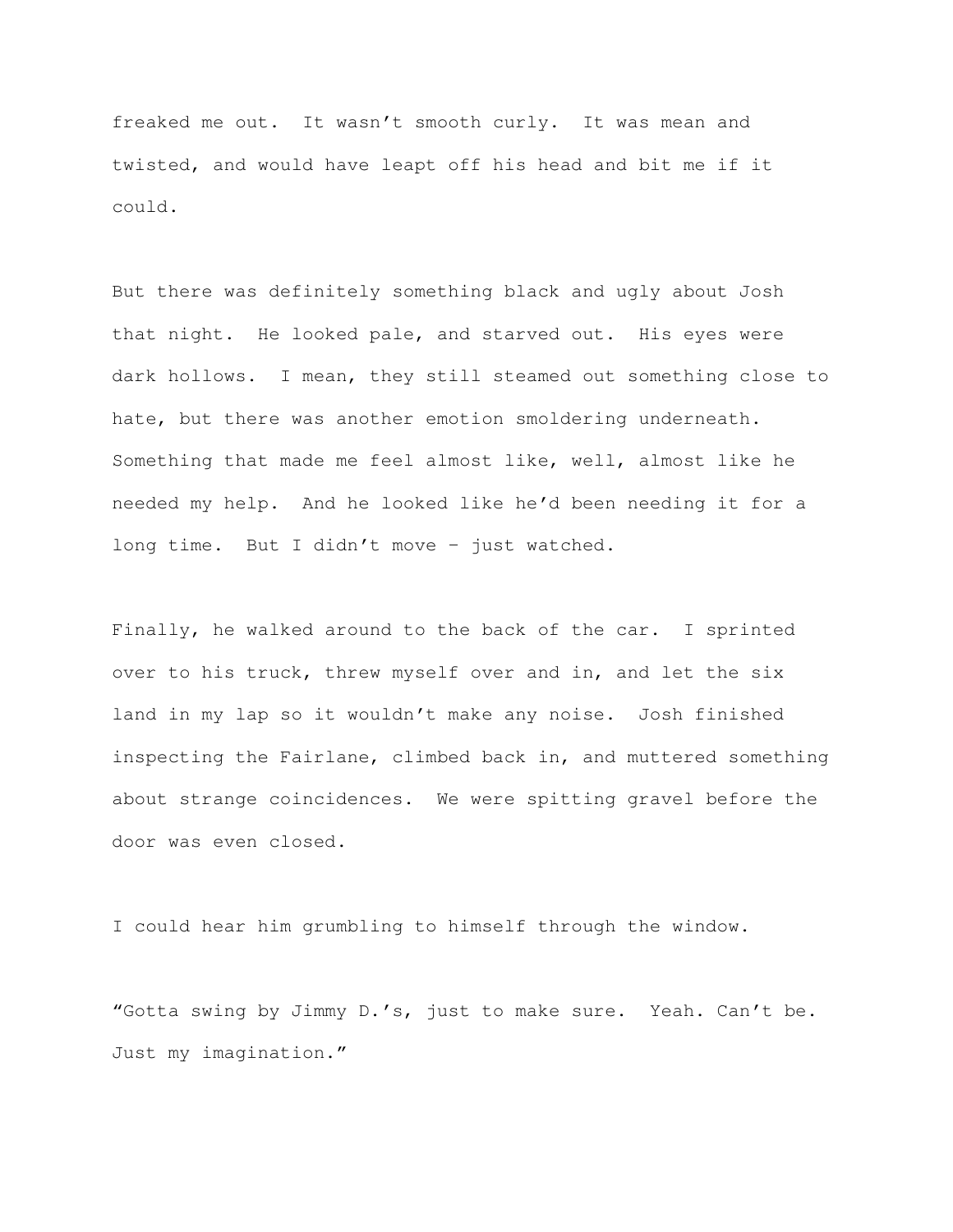Well, speaking of coincidences, that didn't seem like a bad one. I'd just jump out at Jimmy's, stay the night, wake up with a hangover and get Jimmy to drive me back out to the flats in the morning and fix up the Fairlane. Just as long as I didn't have to call the old man to do it. Hell, I'd stand there working on it all day if it meant I didn't have to ask him for help.

I sat back against the side panel, and started thinking about how to break into the six without turning Josh's head around. My eye started moving around the bed of the pick-up, taking inventory. His tools were strewn all over. I was sitting on a pair of jumper cables. There were about half a dozen bungees scattered about. A couple of DieHard batteries lay next to me, one with the terminals all corroded. A come-along was pressed up against the cab, and a lumpy blue tarp covered a pile of something in the corner. Mulch maybe, or loam.

I could smell gasoline, and saw the greasy red plastic can covering up the back corner of the tarp, and a big stray wood chip sitting next to it. The gas - that smell spooked something in me, that's for sure. I told you smell was the most evocative sense. Yeah, I smelled that gas and all of a sudden other smells popped right into my head (my nose?) right along with it. I smelled the exhaust fumes on the Fairlane. I smelled the old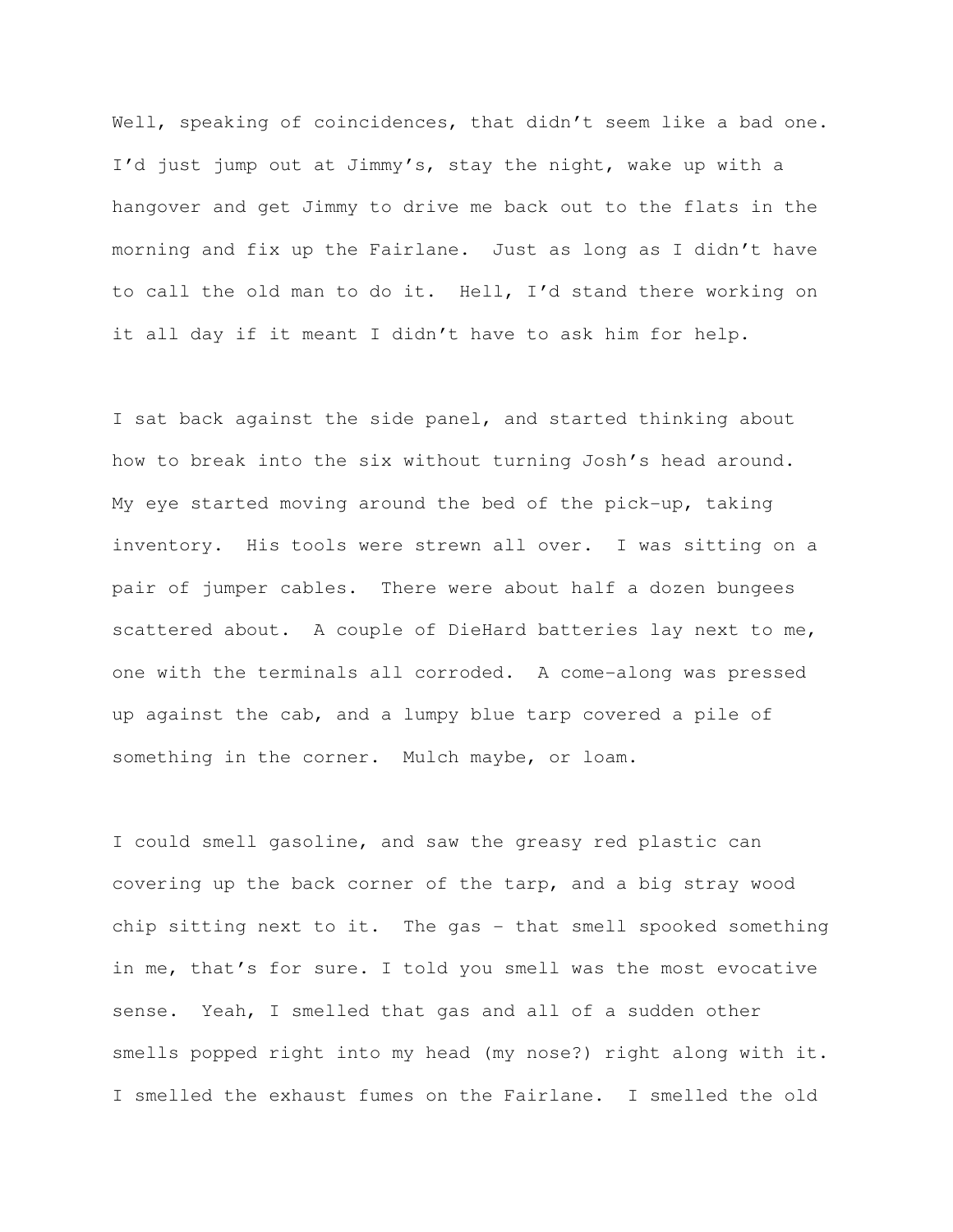man's cologne, from standing next to him as he got the engine cranking, and the oil-soaked rag that he always kept in his side pocket when he was working and something spilled. But I smelled something dark and acid too, and then I started looking at that tarp, and thinking there was something besides mulch or loam or whatever the hell it was Josh needed for roadwork underneath.

In fact, the closer we got to Jimmy's, the more that tarp looked like it was covering something I didn't want to see. I did, and I didn't. My curiosity was telling me to rip back the blue corner fold and stare at what was hiding there, but that acid smell kept warning me that I didn't want to see it.

Should have, I guess. Might have made things easier.

I thought I saw it move a little once, but knew that had to be my imagination. But still, that acid smell was really bugging me. It was totally familiar, but I couldn't tell from what. Man, it made me think of Jimmy, and that was good. But it made my stomach turn over a couple of times too.

It got me so bad that as we pulled up to Jimmy's driveway, I couldn't wait to escape the truckbed. I was in my crouch again, getting ready to ditch over the side, but Josh didn't stop. He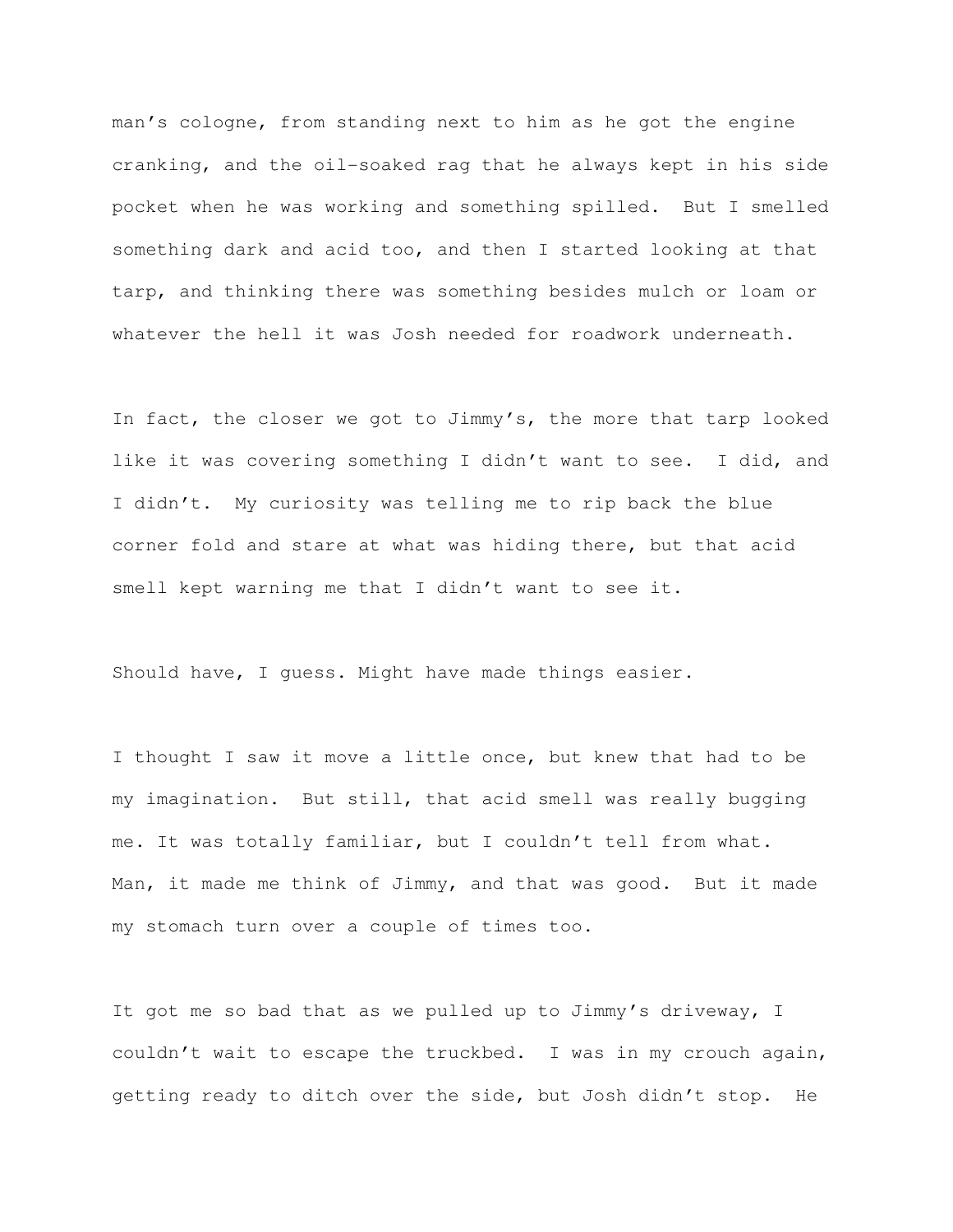just slowed down, cruised past and looked over, and revved the engine to go again.

I grabbed the six-pack and threw it out, then started heading over the side myself, but my jeans got tangled in one of the loose bungees. I yanked, but it just seemed to get tighter. Finally, I shook free and vaulted over, rolled about three times and landed in a heap, then looked up just in time to see the pick-up bend out of sight around the curve.

It didn't hardly hurt, but I was shaking like a cold dog. At last I got up, wiped some snot off my lip, and stumbled back towards Jimmy's.

On the way, I found my dented six. Two beers were gone, and one was leaking all over the grass on the side of the road. I popped one of the survivors, and half of it sprayed all over the place, but I swigged the rest down. It was flat, but it felt proper to toss the empty can, and I got rid of the other two real quick.

When I finally got to the driveway, I stood there for a while taking it in. Jimmy's house was never much to look at. He didn't much know how a lawnmower worked. But I was staring at a charred pile of wood. It had been burned to the ground, hard to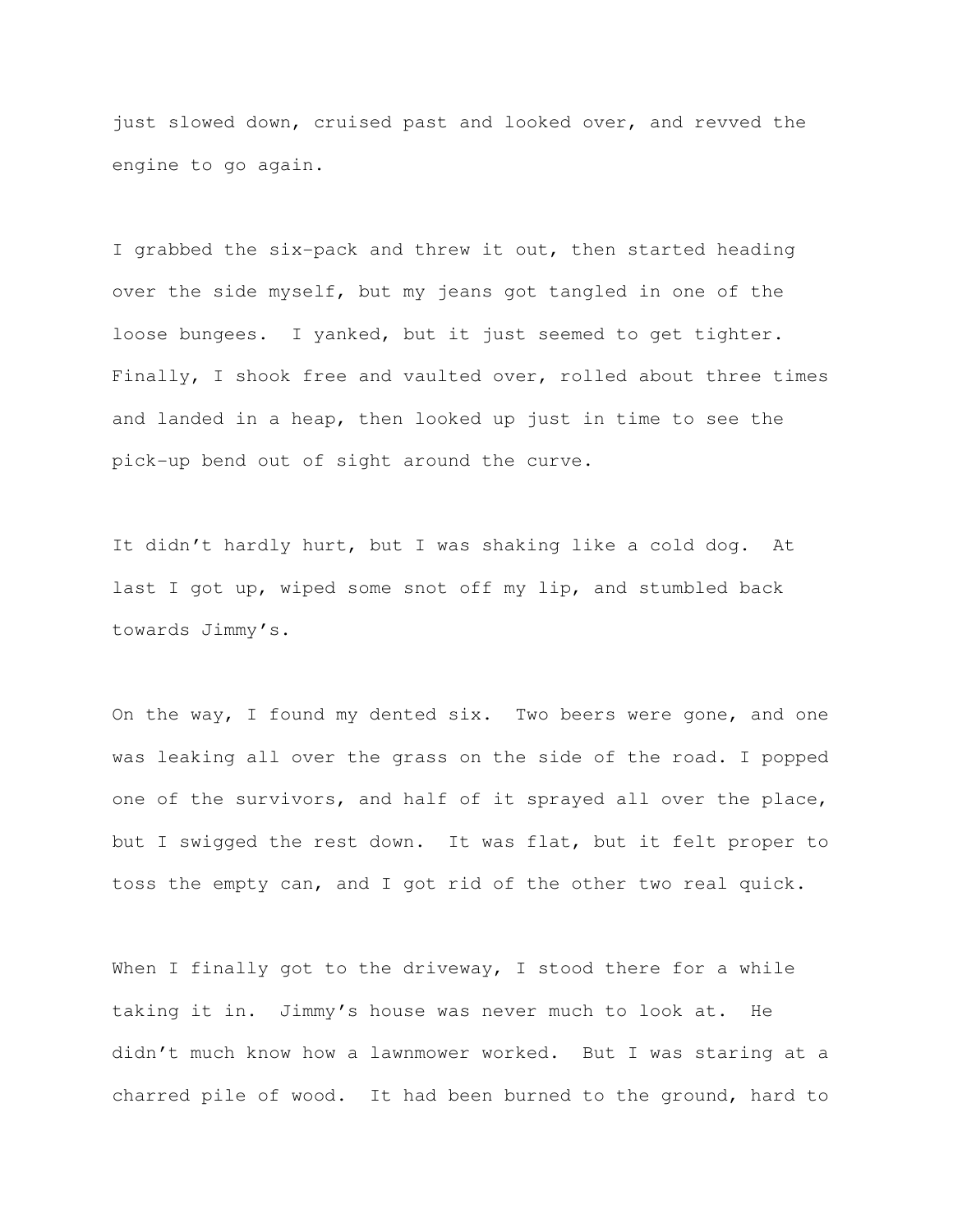tell how long ago, but that's the first time that night I smelled the smoke.

And something else. That acid smell again. The one from under the tarp. Couldn't shake it off now, even though the pick-up was gone.

That tarp. Something about it kept chewing at me. I saw the silver shadows from the truckbed in my mind. There were the jumper cables, the batteries (no, not exactly that kind of acid), and the come-along. The stupid jean-clawing bungees, the gas can, the stray wood-chip.

That wood chip. Only it wasn't a wood-chip, was it? No, it had a more regular rectangular shape. It hit me. It was that stupid lighter I'd given to Sara, the one with the Schnauzer on it, and all of a sudden I knew what was under the tarp.

Now, I was scared. I tried to think where Josh would be taking the truck, and guessed it might be up where the Twins kept their work trailer. If I went cross-country through the woods, I might still get there in time. That tarp had moved, right? Maybe?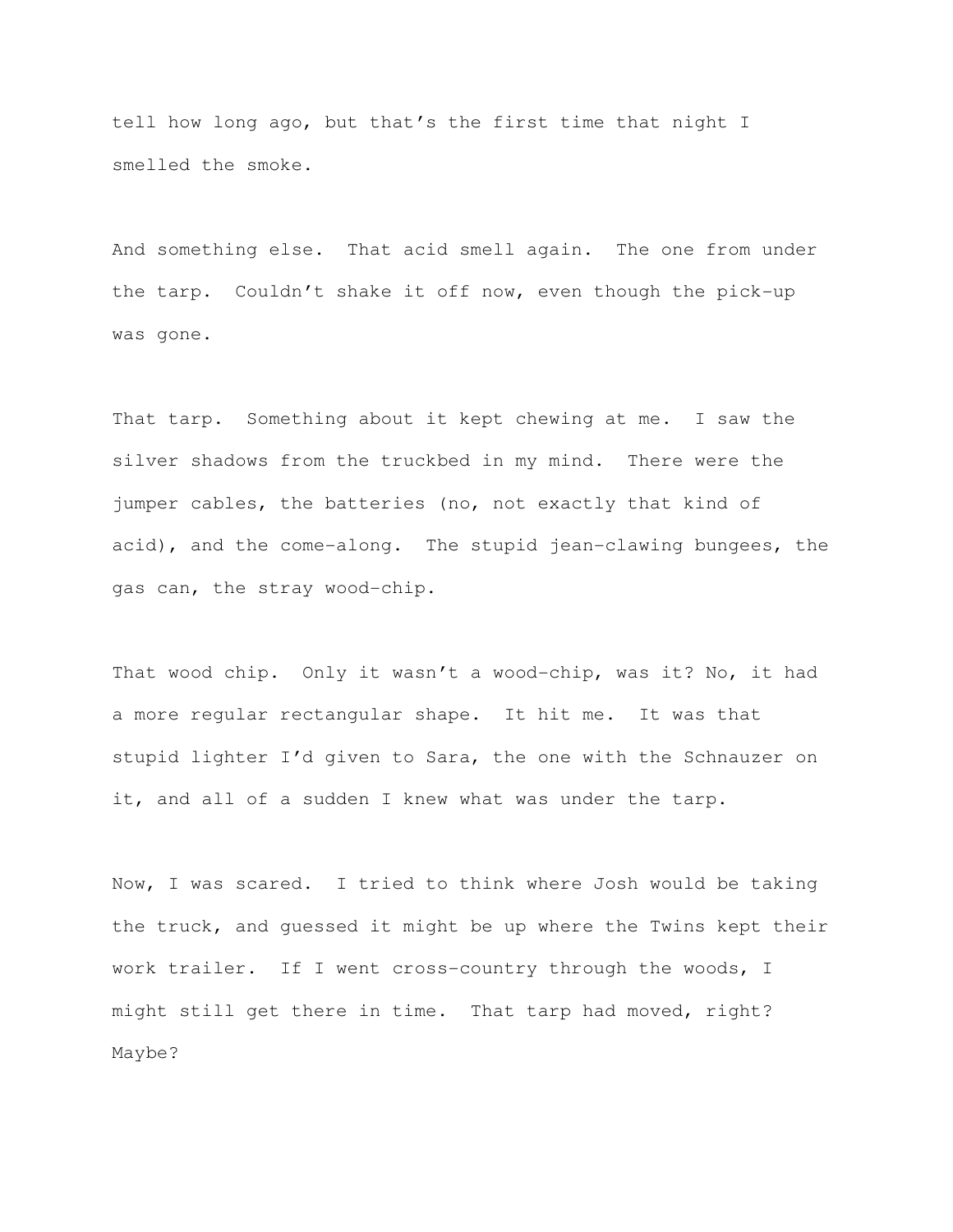I tore through the woods down the old snowmobile trail. The light wasn't bad with the moon, even under the edges of the trees, but I was wishing right away I hadn't had those beers. After about ten minutes, I had to stop and throw up behind a tree. That felt better, and I sprinted up to the point where I could see the trailer clearing somewhere up ahead of me.

I crept through the trees, trying to be careful not to make too much noise, and hoping beyond hope. And then I felt her, faint at first, and confused. She was up ahead, hurting, but alive.

I came up on the clearing. No truck, and Jake's El Camino wasn't there either, but the yard outside the trailer was lit up like daytime. With the moon, there wasn't any need for lights, but the halogen headlamps that Jake had duct-taped halfway up some old telephone poles around the yard were going full blast.

I scrambled down the embankment and over to the trailer. I stamped my boots out on the metal steps going up to the door, looked down to make sure I hadn't left any prints, and ducked inside to see if I could find a big wrench or something else to take care of Josh when he showed. I was looking around the little kitchen inside the door, when a movement on the black and white TV caught my eye. Black and white – these guys were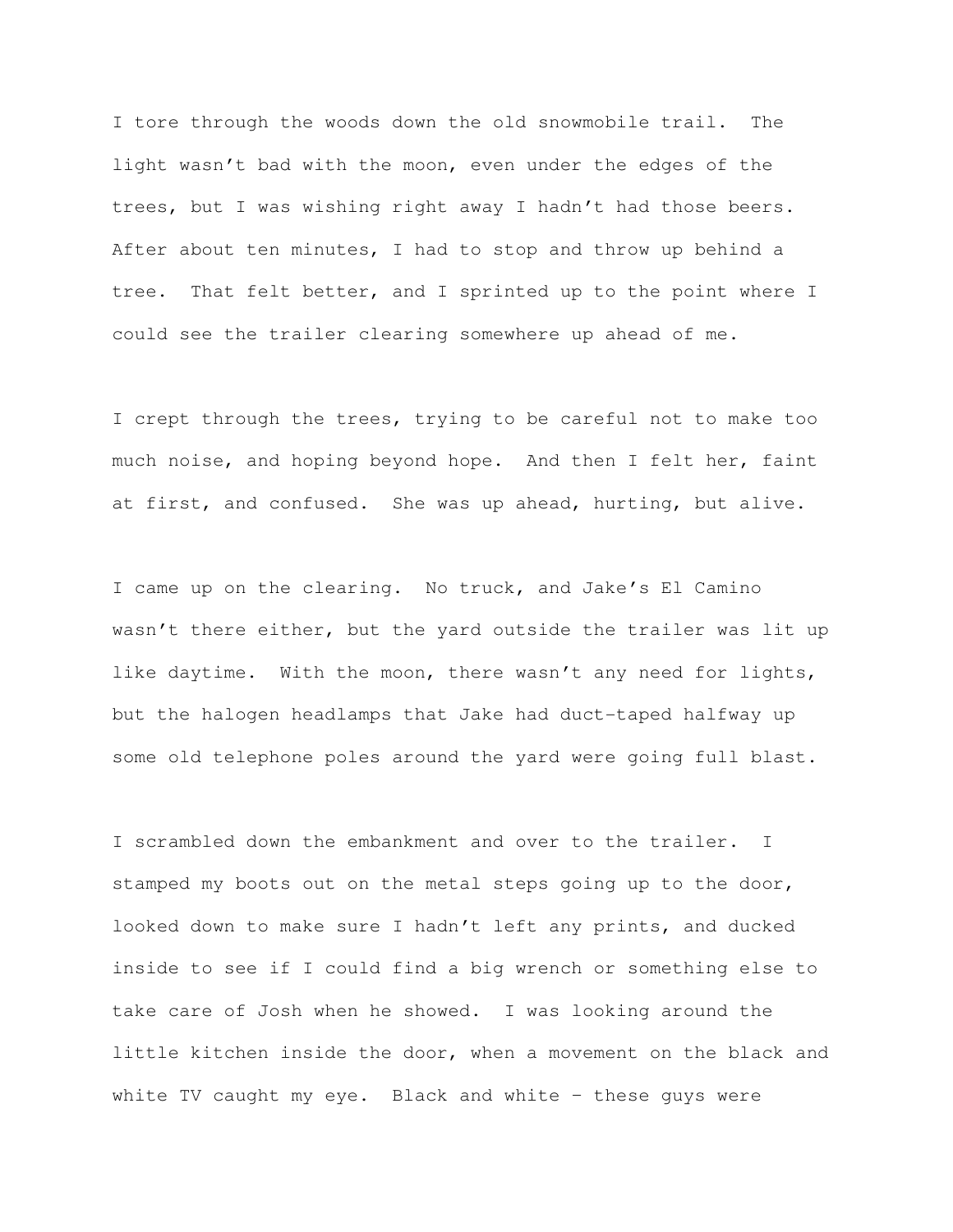cheap. But then I absorbed it. Wasn't a TV. It was the monitor to a security camera.

I didn't recognize the location, but when something gleamed silver on the right side of the picture, I realized it was the moon shimmering off a big old backhoe. Those boys had their equipment parked somewhere at a construction site, and had rigged the camera to keep an eye out for dump-truck jackers and bulldozer thieves. And what I saw on it next definitely grabbed my eye.

Jake's El Camino was parked next to the backhoe, and Josh's pick-up was just pulling into the picture. Josh walked around back, picked up the bundle in the tarp, and stumbled over toward the backhoe. He dumped the tarp on the ground and stood up, panting. Then he went back for a second trip, and tossed the come-along, the jumper cables, and a battery next to the tarp.

A spark of recognition went off in my head. Something about that equipment gave off pure malevolence. I had to get to her. I had to find a way to help her. But where were they? And how could I reach them in time without a car? I searched every inch of the screen, looking for a clue.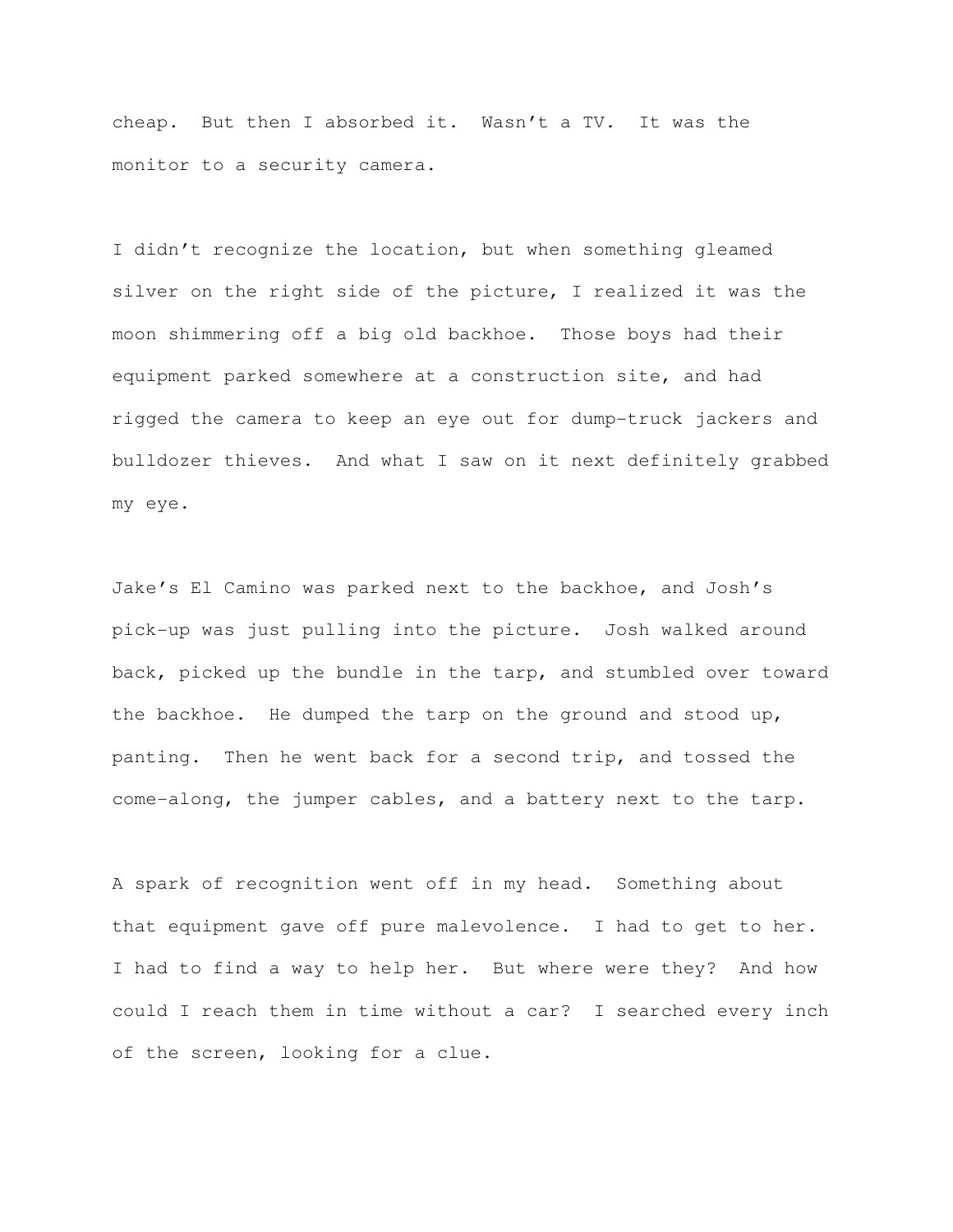Jake was throwing his arms all over and just about jumping up and down. Josh was giving it back to him, pointing at the tarp and then back down the road. Jake gave a "Well, go ahead" look, and then Josh pulled off the tarp.

It was Sara.

Her feet were bound with that same stupid duct tape (was it blue, like the tarp? No way to tell in black and white but I knew it was) that the boys had used to put up their halogen lamps. Her mouth was covered with another piece. Her wrists and hands were wrapped almost completely.

She was hurting. I could feel it. Dull, and maybe more emotional trauma than physical pain, embarrassment maybe at letting them do this to her. I wanted so much to be with her.

Jake was standing there in his coveralls, staring it her, looking her up and down. He still held his key chain in one hand, swinging it around, and something white stuck out of his vest pocket. You could see the light catch the one earring every once in a while when he tilted his head. I knew he had some nasty thoughts running through that brain of his as he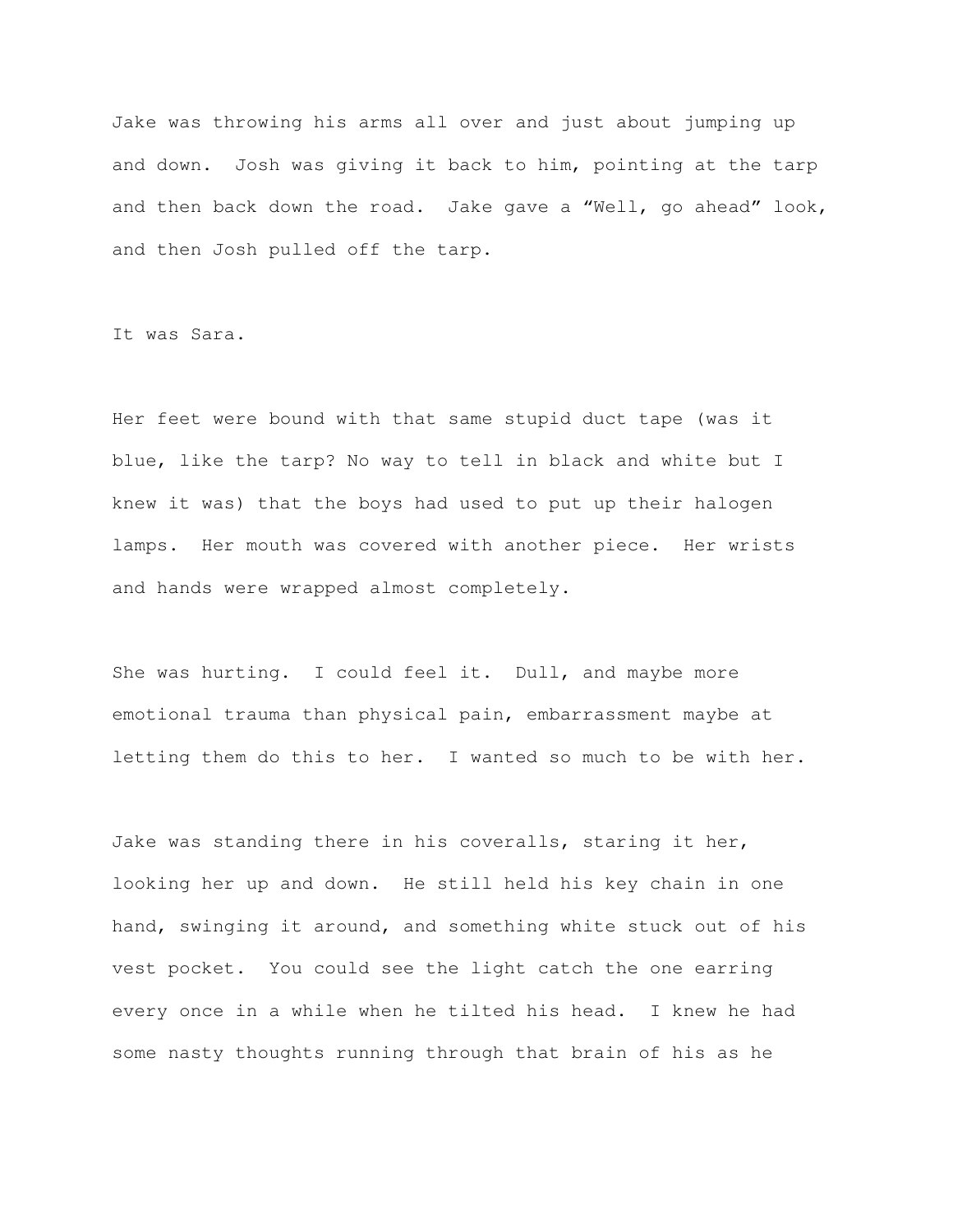stared at my sister, and at that moment all I wanted to do was choke the life out of his three hundred pound body.

Josh turned and went back toward his truck. Jake picked up Sara and slapped her across the face. It was as if I felt the sting myself. My nerves were jangling like a five-alarm call to the firehouse, but, again, no place to go to. And then I felt the connection.

Sara looked sleepy, out of it.

"Wake up!," I screamed in my head. "Bite him. Kick him. Do something."

But the pulse that came through to me wasn't sleepy, or scared. Alert and alive, and completely unafraid. I think she sensed me watching. Does that sound strange? Maybe, but if it helped, I'll believe it.

Jake came over, leaned right into her. I was sure his stinking breath was hot on her face. Was that drool leaking down out of the corner of his mouth? No way to tell. The screen was too small. Still, I was sure that's what it was.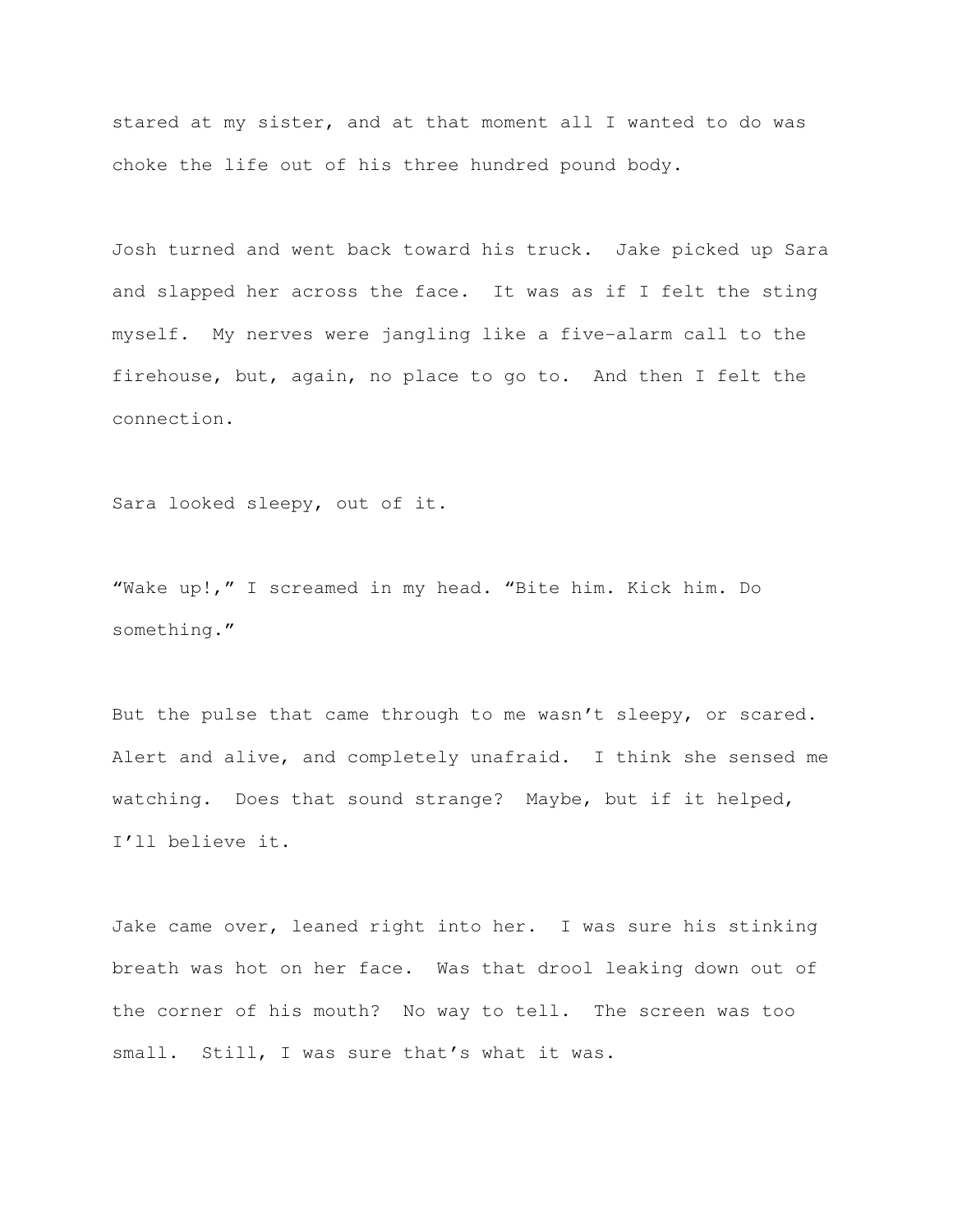There, though. What was that? Sara's taped-up hand had just a thumb, one opposable thumb, sticking out of the mass of tape, and it held something. Something that if I hadn't known better would have looked like a small wood chip.

Jake pursed his lips and got ready to kiss her. He actually closed his eyes, the big romantic ox. But as he did, she clicked the wheel on the lighter, and it popped into flame. She lit the white thing hanging from Jake's pocket, and I realized it was an oily old rag, just like the one Dad always carried when he worked on the car. It leapt into orange life. With shocking speed and strength, Sara dipped a shoulder, and hit him with it square in the chest.

Jake's eyes practically jumped open, and he stared down at his now flaming shirt. He skittered back as if to get away from it, and too late realized he was on the edge of the hole. He teetered on the brink for a second, trying to find his balance. He almost had it at one point.

But Sara was too strong. I had never seen her so angry. She looked straight into his eyes, and I swear, it was her pure force of will that finally sent him over, and he plunged into the hole.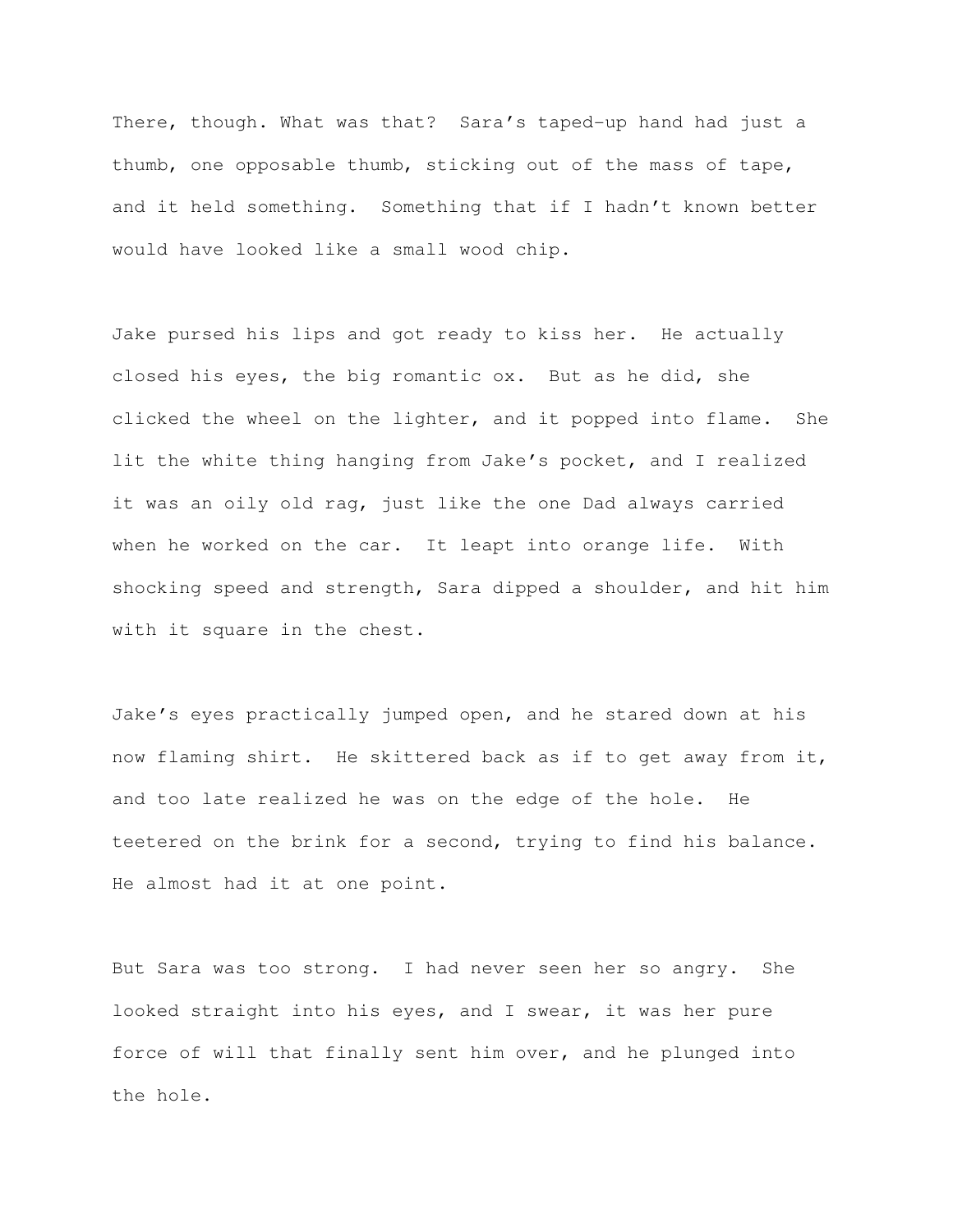Even though the camera had no sound with it, I heard, no, felt him hit bottom.

Sara hopped over to the edge of the pit and looked down into it. She half-dropped, half-threw the lighter in, as much as she could with her hands bound like that, and I watched smoke drift out of the hole. There. There it was again, that acid smell, and I felt sick to my stomach.

No time though. There she was, looking down at Jake, and over her shoulder I saw Josh, creeping up on her.

Again, I tried to scream a warning to her in my head. She didn't move. Just stood there.

Sara! Please Sara! Turn around. See him.

And once again, back came to me "Don't worry. I'm fine."

In a few seconds, I saw why.

Josh pounced at her. I hadn't heard a thing, but he must have crunched some gravel or something under his feet, because just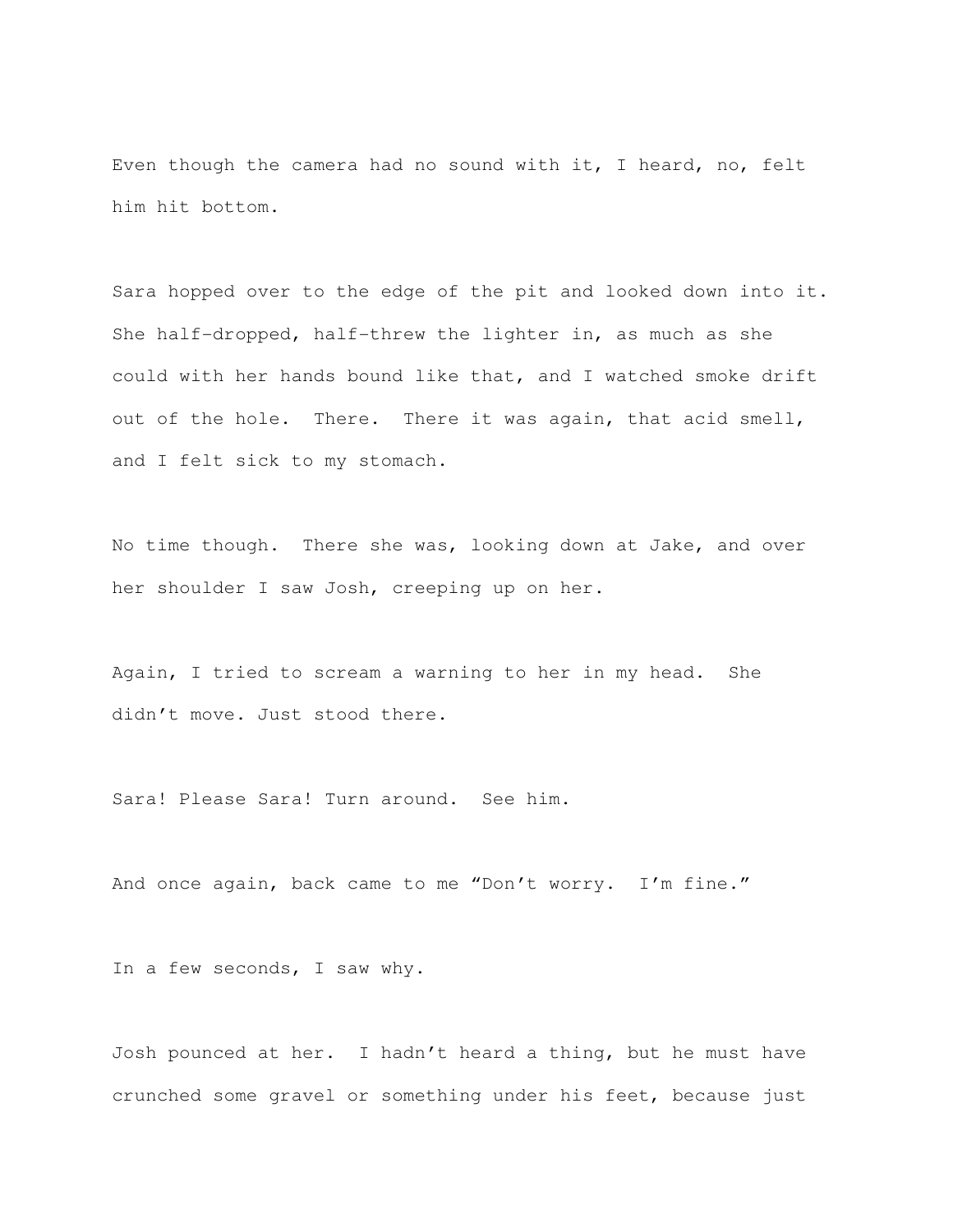as he came at her, she kind of jumped or fell to her right. He got one hand on her and kind of spun her a little, but his momentum was too much, and he fell straight past her down into the hole with his brother.

She swung her legs around underneath her, and got up from where she had fallen. As before, she stared down into the hole. Once more I yelled, this time out loud. "Get out of there, before they get back up."

Still, she stood there for what must have been sixty seconds, and finally baby-stepped over to the equipment still on the ground and freed herself. She was casual, almost what, happy? No, not exactly. Satisfied. Triumphant. The way she looked every time she'd done a ribbon-cutting or showed off pictures of her construction work. Completed. Eventually, she got in the black pick-up, and drove off.

Shaking, I kept staring at the screen, and then saw it. Why hadn't I before? Because the pick-up had been blocking it out. There, just to the right of the backhoe, I could see the screen for the old drive-in silhouetted against the sky, backlit by the glow of a dozen halogen headlamps.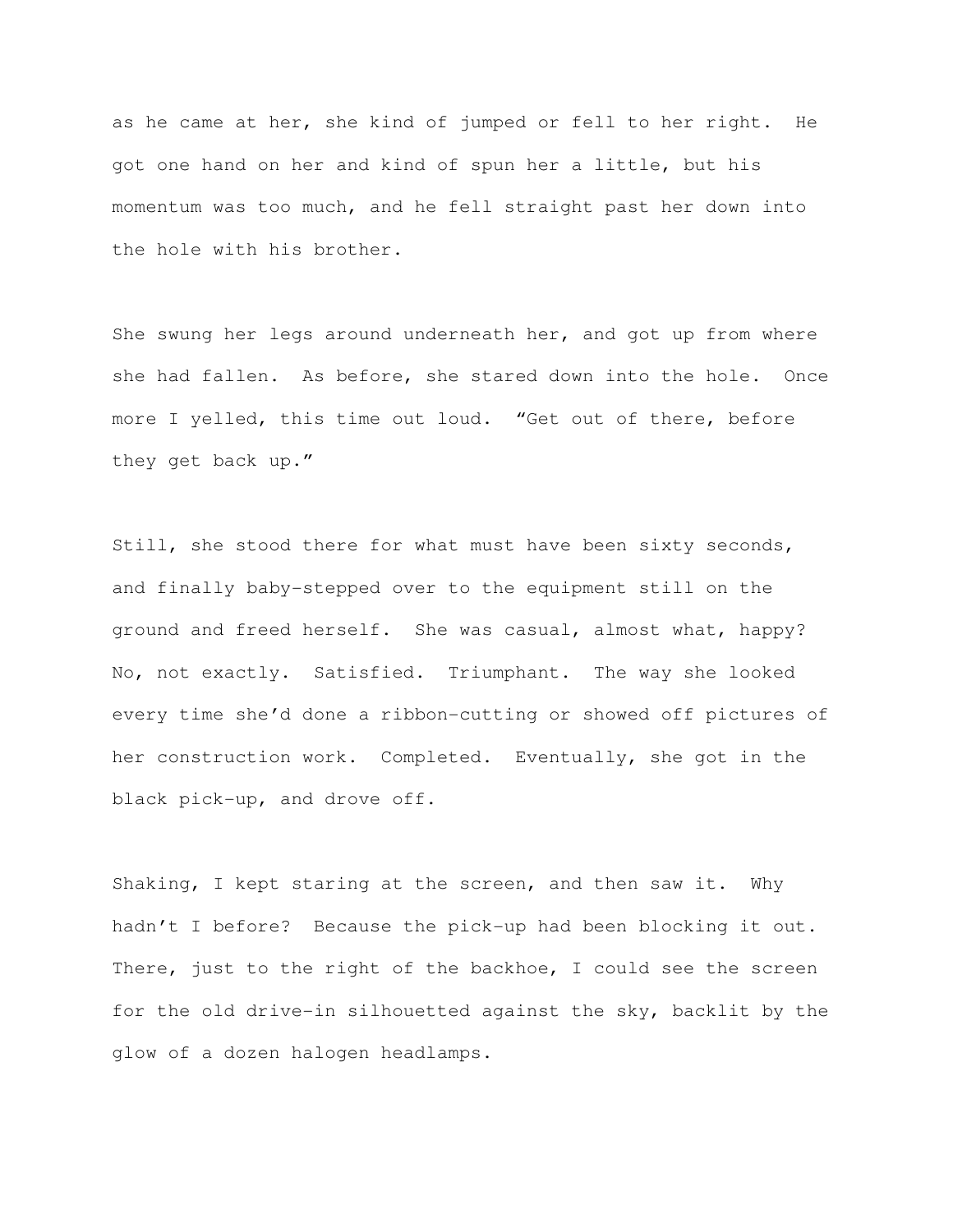She had been no more than a quarter mile down the road from the trailer the whole time. I burst out the door, tripped on the steps, and fell headlong onto a pile of loose paving stones. I pulled myself up, and limped down the driveway.

Three minutes later, I was standing next to the backhoe, looking down into the same hole that Sara had.

I understood now why she hadn't been worried. Jake had dug the hole deep. He didn't want the evidence of his crime too near the surface. At the bottom of the hole was a mush of something gray and watery and fresh, that had just been poured from another truck that had been just outside the range of the security camera picture – the cement mixer.

Jake's head was visible, but that was all. It was covered in a mixture of gray cement paste, and his eyes bulged out looking up at the night sky. His face was made completely silver by that haunted moon.

I couldn't see Josh at all, just the merest bristle of Brillo-Pad poked through the cement. Guess it wouldn't be jumping off his head anytime soon. No, these boys wouldn't be bothering anyone ever again.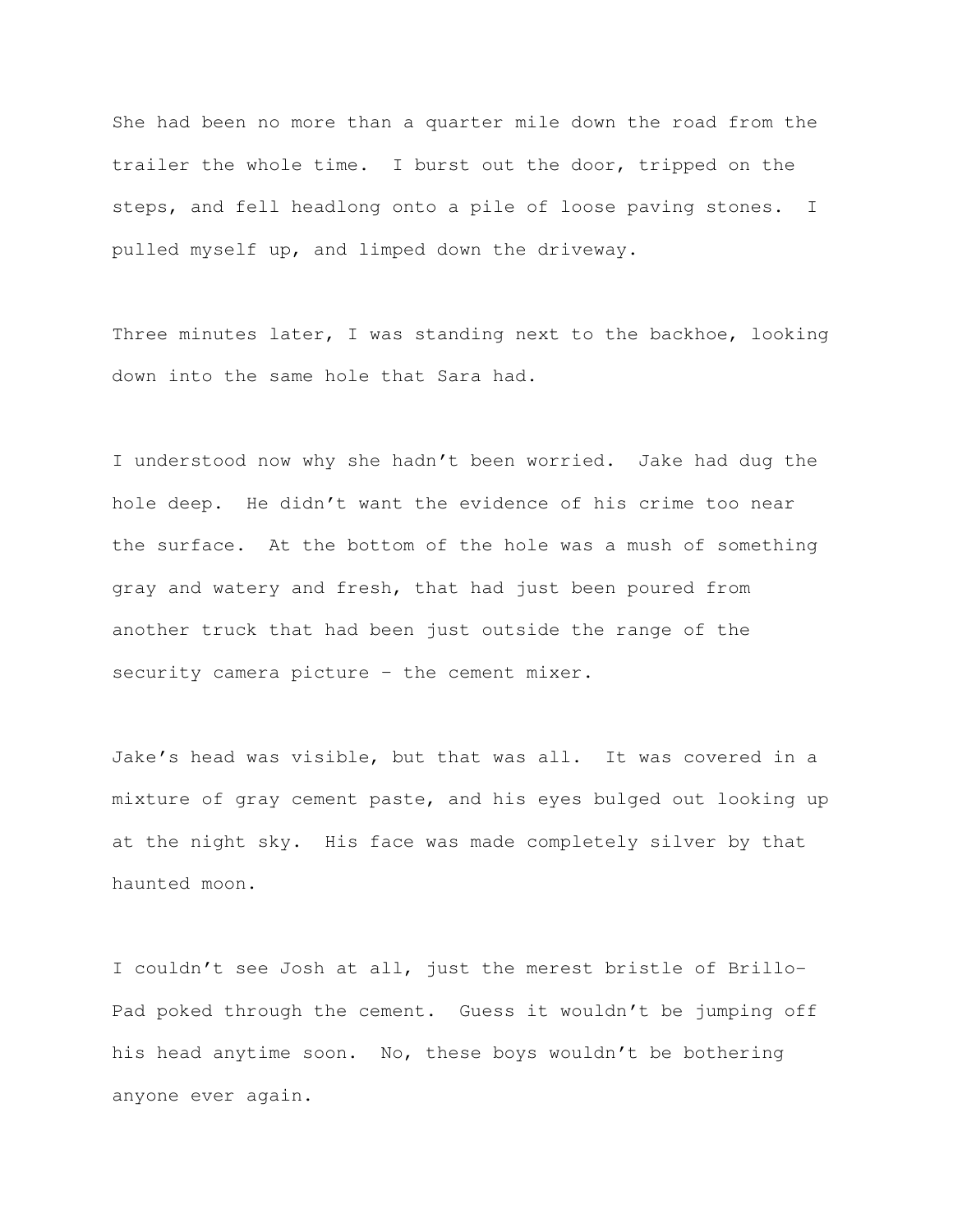Then I smelled the smoke again, and finally recognized it. My memories came flooding back and in that instant I knew exactly what had happened, and where I had smelled that dark and acid smell before.

It was the putrid scent of Jake's own charred flesh.

Now I remembered waking up in Jimmy's house, strapped to a chair, head aching, blood over one eye, and looking at him tied up with the same blue duct tape that I was bound with. I remembered what they did with the come-along and the jumper cables. Poor Jimmy.

I remembered the smell of the gasoline being poured, and the sulfur of a struck match. I remember thinking that I had been the lucky one.

I remembered everything that had happened as they had tortured Jimmy, and as they had left me to burn, right next to Jimmy's crappy little coffee table.

I remembered how Sara, sweet Sara, had wept for us at the funeral, aching. How she had so calmly stood up to them, had